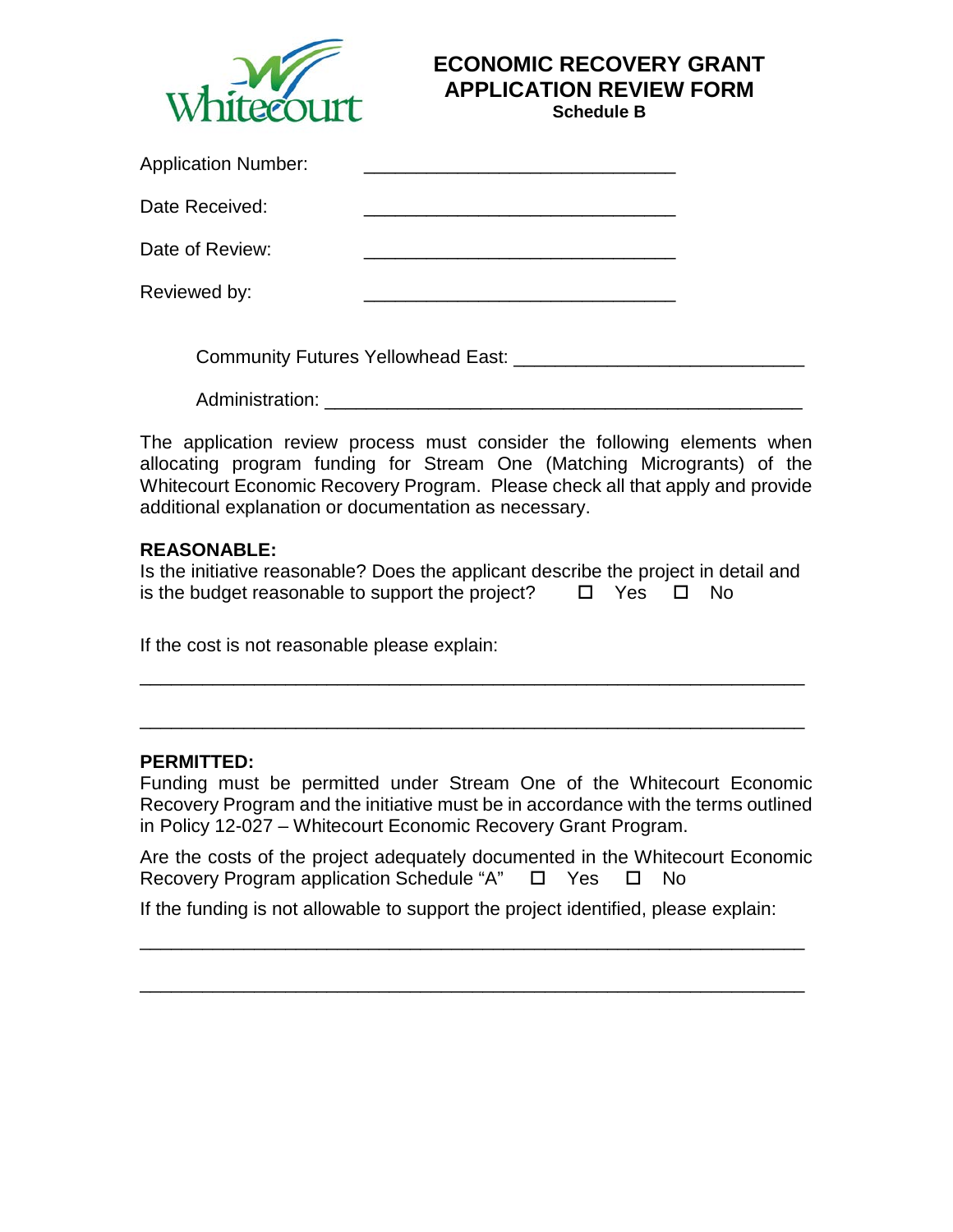#### **NECESSARY:**

Is the initiative necessary to support the immediate needs and recovery efforts for businesses that have been adversely affected by COVID-19 and needed to achieve an important program objective (not considered "nice to have").

Yes No

If the proposed initiative is not necessary to support the project identified, please explain:

\_\_\_\_\_\_\_\_\_\_\_\_\_\_\_\_\_\_\_\_\_\_\_\_\_\_\_\_\_\_\_\_\_\_\_\_\_\_\_\_\_\_\_\_\_\_\_\_\_\_\_\_\_\_\_\_\_\_\_\_\_\_\_\_

\_\_\_\_\_\_\_\_\_\_\_\_\_\_\_\_\_\_\_\_\_\_\_\_\_\_\_\_\_\_\_\_\_\_\_\_\_\_\_\_\_\_\_\_\_\_\_\_\_\_\_\_\_\_\_\_\_\_\_\_\_\_\_\_

### **CORE CRITERIA:**

Does the applicant meet one or more of the following core criteria's in the Whitecourt Economic Recovery Grant program? Check all that apply. Jobs:

Funds utilized to help people return to work or create new positions. (i.e. grant funding to obtain services from other local businesses such as marketing, consulting, construction companies to help overcome the impacts of COVID-19; funding to provide safety measures or training to allow staff to return to work; update of safety protocols by making a workplace safer and enabling more employees to return to work.)

Economic Diversification:

Funds contributed to the diversification efforts of a business in order to sustain or implement new revenue sources (i.e. equipment purchases that allow a business to pivot or access new markets; adding new products or services, or changing the business scope.)

□ Business Transformation:

Funds utilized to assist business success by responding to a changing market. (i.e. add online sales, delivery to homes, or marketing/delivering existing products or services in a new way.)

□ Creative Placemaking:

Funds used to support or contribute to community vibrancy (i.e. funding will attract people to the street by installing a walk-up counter to provide consumers with walk up and order options enabling foot traffic to commercial areas; creation of an outdoor patio space due to complete closures or that are more conducive to social distancing.)

**\_\_\_\_\_\_\_\_\_\_\_\_\_\_\_\_\_\_\_\_\_\_\_\_\_\_\_\_\_\_\_\_\_\_\_\_\_\_\_\_\_\_\_\_\_\_\_\_\_\_\_\_\_\_\_\_\_\_\_\_\_\_\_\_**